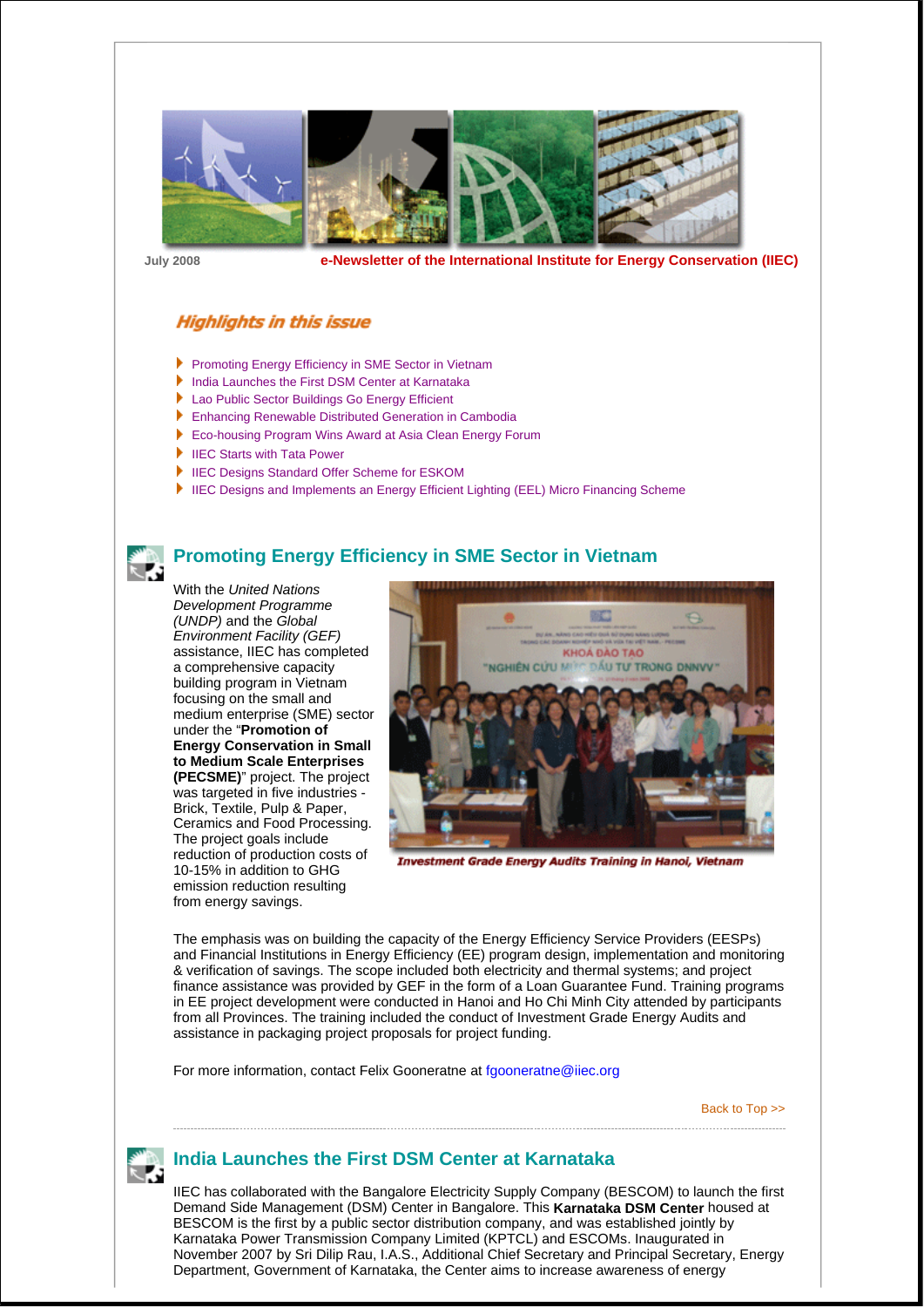conservation among its consumer base.

The **DSM Center** will have a permanent product exhibition on efficient lighting, pumping, water heating, air-conditioning, and refrigeration. The Center has invited private sector participation and has made a good beginning with product display kiosks of Philips Electronics India Ltd, Osram India Ltd, KSB Pumps Ltd, Crompton Greaves Ltd and Conzerv Systems Private Ltd. In addition, IIEC will be involved in the design and implementation of other DSM Center activities including training and capacity building programs, and setting a DSM and energy conservation helpline to inform consumers on possible options, benefit costs of technologies. The Center will actively involve consumers, citizens, welfare associations, suppliers, academia and researchers in its activities.

For more information, please visit www.iiec.org/dsmcenter or send your queries to dsmcenter@iiec.org.

Back to Top >>

#### **Lao Public Sector Buildings Go Energy Efficient**

Under the **Demand Side Management/Energy Efficiency (DSM/EE) Phase I**  Project funded by the *World Bank/GEF*, the *DSM Cell of Electricite du Laos (EdL)* with technical assistance from IIEC has successfully implemented low-cost energy efficiency measures in 4 public sector buildings in Vientiane, capital of Lao PDR. The initial monitoring results show 5-10% saving with less than 3 years payback. The success of these energy efficient measures was proclaimed to all ministries and public sector agencies in Lao PDR through an official launch of the public

रू



Official Launch of Public Sector Energy Efficiency Program in **Vientiane, Lao PDR** 

sector awareness campaign, organized on April 29th, 2008 at Lane Xang Hotel in Vientiane.

The launching event was opened by H.E. Somboun Lachasombat, Deputy Minister of Ministry of Energy and Mines. EdL's General Manager, Mr. Khammany Inthirath, and the World Bank's Senior Energy Specialist, Mr. Jie Tang, also gave welcome remarks in the event. The official launch was attended by more than 50 representatives from ministries and public sector agencies in Lao PDR. Following the event, DSM Cell will continue the implementation of low-cost energy efficiency measure and the awareness campaign in close coordination with all ministries and government agencies.

For more information, please visit www.laodsm.net or contact Sommai Phon-Amnuaisuk at sphonamnuaisuk@iiec.org.

Back to Top >>

# **Enhancing Renewable Distributed Generation in Cambodia**



IIEC has recently been engaged by *Rural Electrification Fund (REF)* of Cambodia, to **promote off-grid and mini-grid renewable energy for rural electrification** throughout the country. The project aims at enhancing awareness and knowledge of Rural Electricity Enterprises (REEs), small-scale utilities with generating capacity from 20kW to 2MW, on potential and utilization of renewable energy resources in Cambodia. The project also targets at promoting Solar Home Systems (SHS) to individual households and other potential endusers. These promotional efforts will serve as one of the key strategies and actions for the Royal Government of Cambodia (RGC) to achieve at least 70% of all households with access to grid quality

electricity by the year 2030.

REF currently provides grant assistance to REEs for new connections and development of renewable energy technology power plants, and Solar Firms for supplying SHS for households in rural areas. More information of the REF Grant Program is available at REF website (www.ref.gov.kh). IIEC is now conducting market assessments and surveys on potential renewable energy resources and technologies as well as awareness and knowledge of target audiences on renewable energy and REF Grants. IIEC aims to complete the assessment in the third quarter of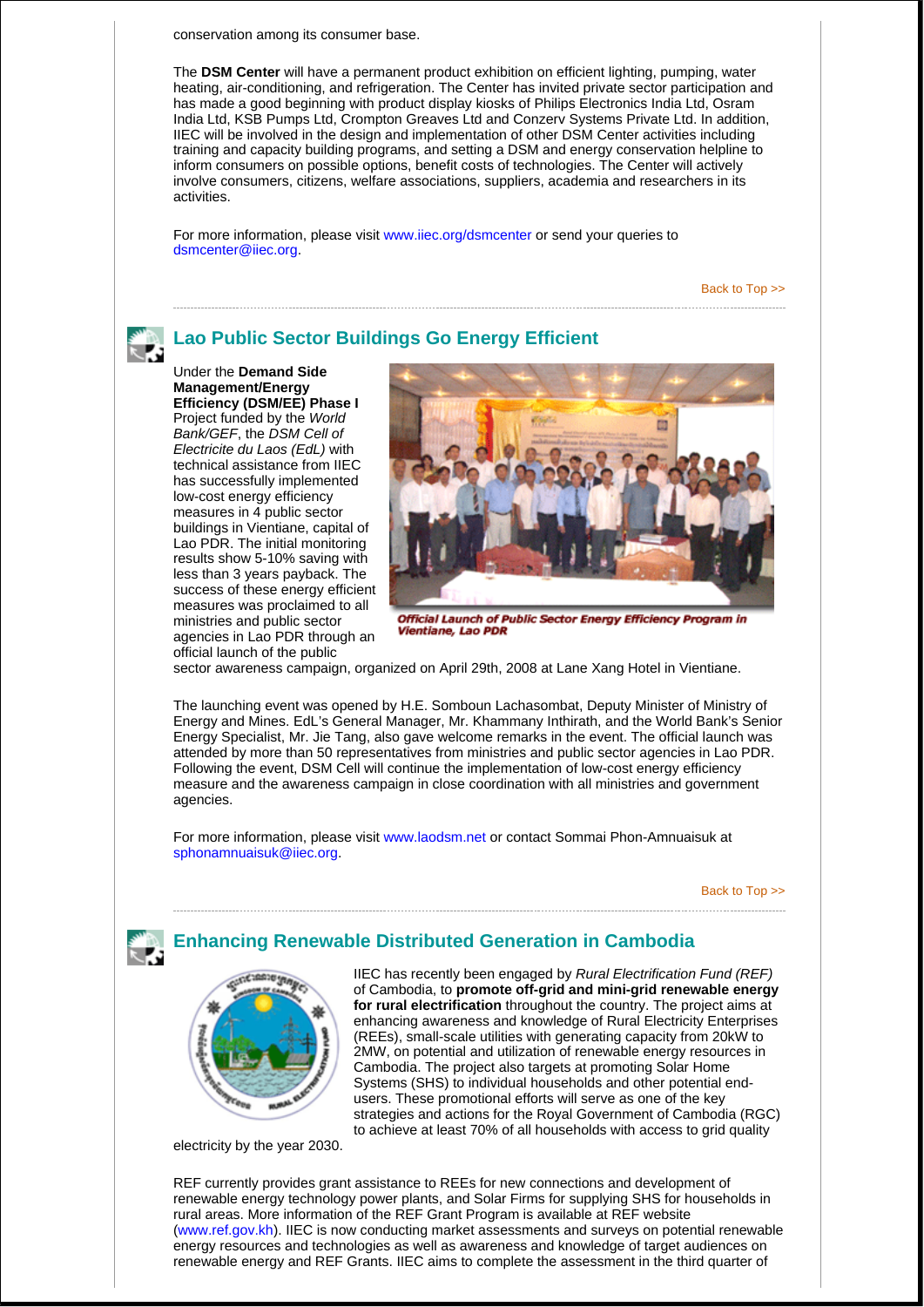2008 and begin the promotional campaign in the last quarter of 2008.

For more information, please contact Sommai Phon-Amnuaisuk at sphonamnuaisuk@iiec.org.

Back to Top >>

# **Eco-housing Program Wins Award at Asia Clean Energy Forum**



The Eco-housing program won the Top Innovation Prize in the '**Energy Efficiency Category**' at the Asia Clean Energy Forum held in Manila, Philippines on June 5th, 2008. This IIEC and USAID program in India showcased the unique policy and market development approach used to encourage the wider adoption of energy efficiency practices in the residential sector.

The Eco-housing assessment criteria, a voluntary five star rating and certification mechanism, is central to all the policy interventions. The criteria includes a checklist of performance based and prescriptive measures that ensure resource conservation and energy efficiency during the life cycle of the project.

The program has seen the policy adoption at different levels – State, urban local body and financial institutions. The program is presently operational in three urban local bodies in the State of Maharashtra. Moreover, the Housing Policy of the Government of Maharashtra specifies the voluntary adoption of Eco-housing practices. **Version 2 of the Ecohousing assessment criteria** designed for the five climatic zones is being rolled out to facilitate program expansion across the country. Based on the policy interventions housing finance institutions like Bank of Maharshtra, ING Vyasa are offering mortgage interest buy



downs and vendor financing to encourage the scale up of specific efficient technologies. At the same time, urban local bodies are incentivising both developers and consumers. The incentive (10 to 50% rebate) is linked to Eco-housing rating achieved.

To create permanency in program implementation and policy advocacy, the **Sustainable Building Technology Center (SBTC)** is being established with the support of the Pimpri Chinchwad Municipal Corporation (PCMC). This Center of Excellence will function as a hub to display, educate and test alternative construction techniques, eco-friendly products and technologies.

For more details on this initiative, please visit www.ecohousingindia.org or contact Veena Dharmaraj at vdharmaraj@iiec.org or sbtc@iiec.org.

Back to Top >>



### **IIEC Starts with Tata Power**

IIEC India has developed a remarkable niche in the implementation of Demand-side Management (DSM) area. With the inclusion of *Tata Power* – leading private sector electricity utility in India with distribution network in Mumbai, IIEC is marking its position as a leading provider of design and implementation support entity in the utility-specific DSM area. IIEC is supported by ABPS Infrastructure Advisory as its team member and several private sector technology providers in India including the Honeywell Technology Solutions Inc.'s Global Development unit in Bangalore. IIEC, with participation from its team, is designing a detailed load research activity to identify sectors and technologies and associated benefit-costs for utility, participants and total resources. Central to the design and implementation of this initiative rests development of unique partnerships with equipment and service providers and a monitoring & verification protocol that demonstrates demand and energy savings to be proven in the regulatory system. IIEC and its partners will develop the programs through the end of December 2008 with implementation of first few programs scheduled for early 2009.

For more details of this initiative, please contact Abhay Rajvaidya at arajvaidya@iiec.org.